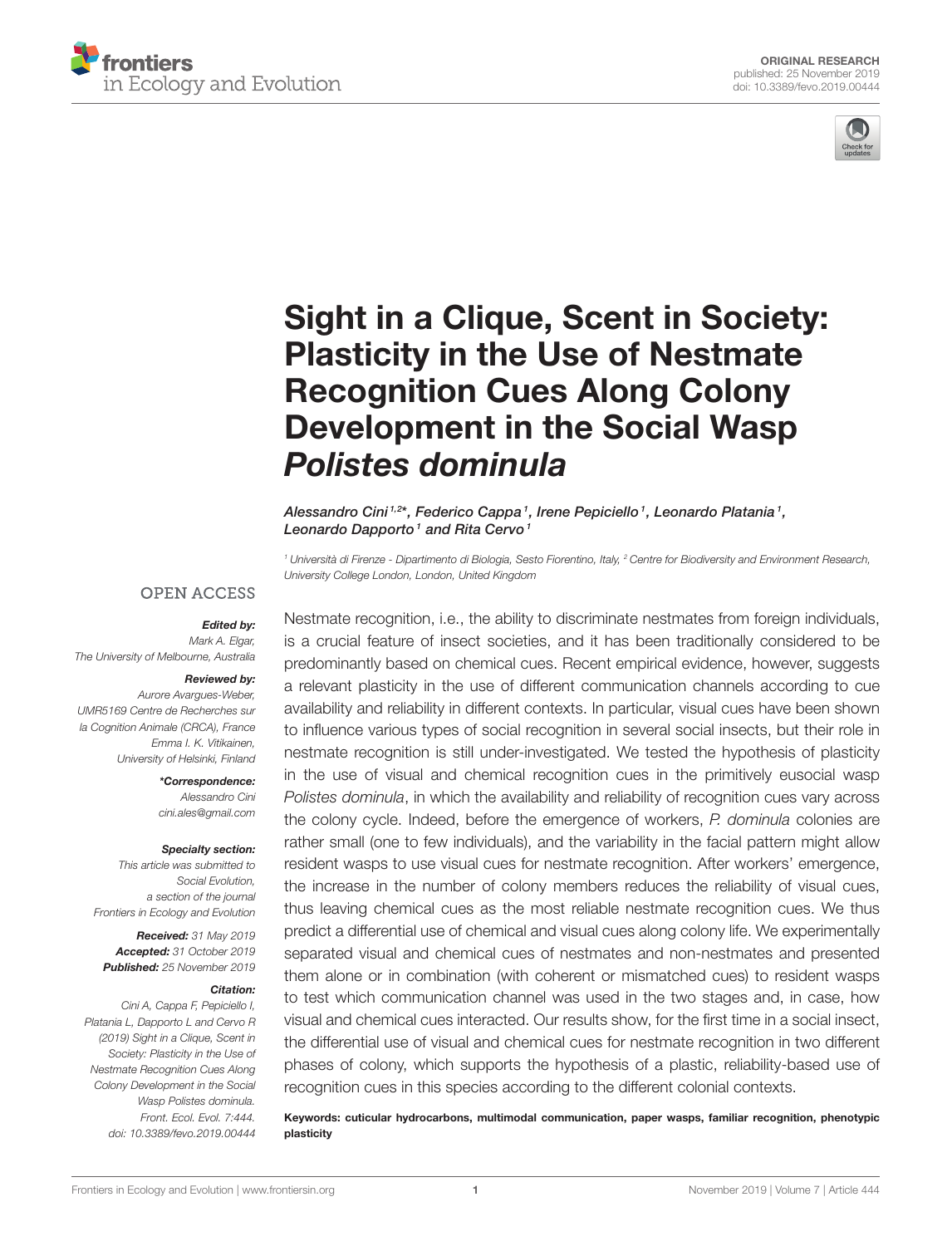# INTRODUCTION

Social organization relies upon social recognition, which is the ability of individuals to distinguish among the individuals they encounter and to bias their behavior accordingly, i.e., responding with an adaptive behavior toward the appropriate individual [\(Ward and Webster, 2016\)](#page-11-0). Social recognition thus plays a crucial role in regulation of social interactions within animal groups, by shaping parent–offspring interactions, competitive aggression, mate choice, and cooperative behaviors [\(Waldman,](#page-11-1) [1988;](#page-11-1) [Gherardi et al., 2012;](#page-10-0) [Aquiloni and Tricarico, 2015\)](#page-9-0). Eusocial insects, such as ants, wasps, termites, and bees, live in complex societies that represent pinnacles of social evolution and whose organization relies on sophisticated forms of social recognition, such as the ability to recognize caste, dominance and fertility status, gender, and nestmates from non-nestmates [\(Wilson, 1971;](#page-11-2) [van Zweden and d'Ettorre, 2010;](#page-10-1) [Cervo et al.,](#page-9-1) [2015\)](#page-9-1).

Nestmate recognition (hereafter NMR), i.e., the ability to discriminate nestmates from non-nestmates, is the quintessential form of social recognition that occurs in insect societies (d'Ettorre and Lenoir, [2009\)](#page-10-2). Social insect colonies are rich in resources that conspecific and heterospecific individuals may exploit: nests are costly to produce and advantageous in the protection they provide, colonies are full of harmless and meaty brood, and workers efficiently provide alloparental care that might be selfishly exploited. Many species across the whole range of the animal kingdom indeed benefit from exploiting social insect colonies at various extents, from predation to social parasitism [\(Fürst et al., 2011;](#page-10-3) [Cini et al., 2019\)](#page-9-2). NMR evolved to allow colony members to recognize and accept each other while strongly repelling potentially dangerous intruders, thus allowing the protection of the colony and directing altruistic acts toward related recipients [\(Hamilton, 1987\)](#page-10-4).

NMR occurs through a process of phenotype matching that involves the perception of a label carried by encountered individual and the comparison of this label with an internal reference (template), i.e., a neural representation of the trait stored within the evaluator peripheral and central nervous system [\(Crozier and Pamilo, 1996;](#page-9-3) [Leonhardt et al., 2007;](#page-10-5) d'Ettorre and Lenoir, [2009;](#page-10-2) [Signorotti et al., 2015\)](#page-10-6). The response of the evaluator depends on how well the label matches the template [\(van Zweden and d'Ettorre, 2010\)](#page-10-1), with the aggressive response triggered when the mismatch exceeds a certain threshold [\(Reeve,](#page-10-7) [1989\)](#page-10-7). Decades of research convincingly demonstrated that colony identity is mainly encoded in the blend of cuticular hydrocarbons (CHCs) [\(Howard and Blomquist, 2005;](#page-10-8) Blomquist and Bagnères, [2010\)](#page-9-4). Typically, colonies of a given species have a qualitatively similar CHC profile, which differs in the relative amounts of each compound [\(Lorenzi et al., 1996;](#page-10-9) [Dani, 2006;](#page-9-5) [Bruschini et al., 2010;](#page-9-6) [van Zweden and d'Ettorre, 2010\)](#page-10-1).

CHC blends have several advantages as NMR cues compared to other potential cues pertaining to different sensory modalities. First, the CHC blend usually entails several dozens of compounds, which vary in their relative abundance across colonies, so that the signal arising from such a complex mixture can be informative about colony membership (van Zweden and

d'Ettorre, [2010;](#page-10-1) [Sturgis and Gordon, 2012\)](#page-10-10). Then, CHC blend profile is highly influenced by the environment (e.g., by diet, [Liang and Silverman, 2000;](#page-10-11) [Buczkowski et al., 2005\)](#page-9-7) and CHCs can be exchanged through social contact, which makes the CHC signal highly flexible, thus enabling to keep the colony signature updated in a continuously changing environment (Richard and Hunt, [2013\)](#page-10-12).

While it has been repeatedly shown that CHCs are the main cues used in NMR (reviewed in [Blomquist and Bagnères,](#page-9-4) [2010;](#page-9-4) [van Zweden and d'Ettorre, 2010\)](#page-10-1), recent experimental evidence revealed that olfaction might be coupled with, or even overcame by, other sensory modalities, such as vision [\(Cervo et al., 2015\)](#page-9-1). Indeed, in a tropical hover wasp species characterized by small and flexible societies, Parischnogaster flavolineata, colony members are able to perform NMR using individual facial patterns in addition to chemical cues, and in case of contrasting information, visual cues are preferred over chemical ones [\(Baracchi et al., 2013,](#page-9-8) [2015\)](#page-9-9).

The importance of visual cues in social insect recognition remained overlooked for many decades. The last 15 years of researches, especially in paper and stenogastrine wasps, provided strong empirical evidence about the use of visual cues in several forms of social recognition inside and outside social insect colonies, both in the intraspecific and interspecific context [\(Cervo et al., 2015\)](#page-9-1). Wasps do indeed show remarkable variation in the color patterning of faces and abdomen and the use of such cues in social recognition has been shown for almost all species (even if few) investigated so far. This suggests that this ability could be widespread in social wasps, especially in those that live in nests without envelopes, where communication by using reflected light to produce visual signals is possible (reviewed in [Cervo et al., 2015\)](#page-9-1).

Despite the potentially smaller informative content of visual cues compared to chemical ones (but see [Baracchi et al., 2016\)](#page-9-10) and their static nature (individual color patterning remains stable after emergence, while CHC blend is continuously updated), visual cues might be advantageous over chemical ones to enable NMR as they can be quickly processed and do not require contact or really close distance (contrary to CHCs), thus enabling a faster NMR decision. Indeed, when assessing a potential intruder, colony members are faced with a trade-off between speed and accuracy of recognition and, depending on the context, speed might be prioritized over accuracy [\(Chittka et al., 2009;](#page-9-11) Baracchi et al., [2015\)](#page-9-9). We can thus predict visual cues to be mostly used in species characterized by small colonies, where repeated encounters with a low number of colony members might allow learning their visual pattern through a familiarization process. Given that small societies are indeed common in many social insect groups, the use of visual cues in NMR potentially involves many species, especially in the primitively eusocial taxa that represent an interesting experimental window on the evolution of sociality [\(Rehan and Toth, 2015\)](#page-10-13).

Our current understanding of the cues underlying NMR in insect societies thus suggests an association between the sensory channel used for NMR and colony size. Chemicals might be preponderant in large societies, such as in honeybees and many ant species, where visual cues could not clearly be reliable,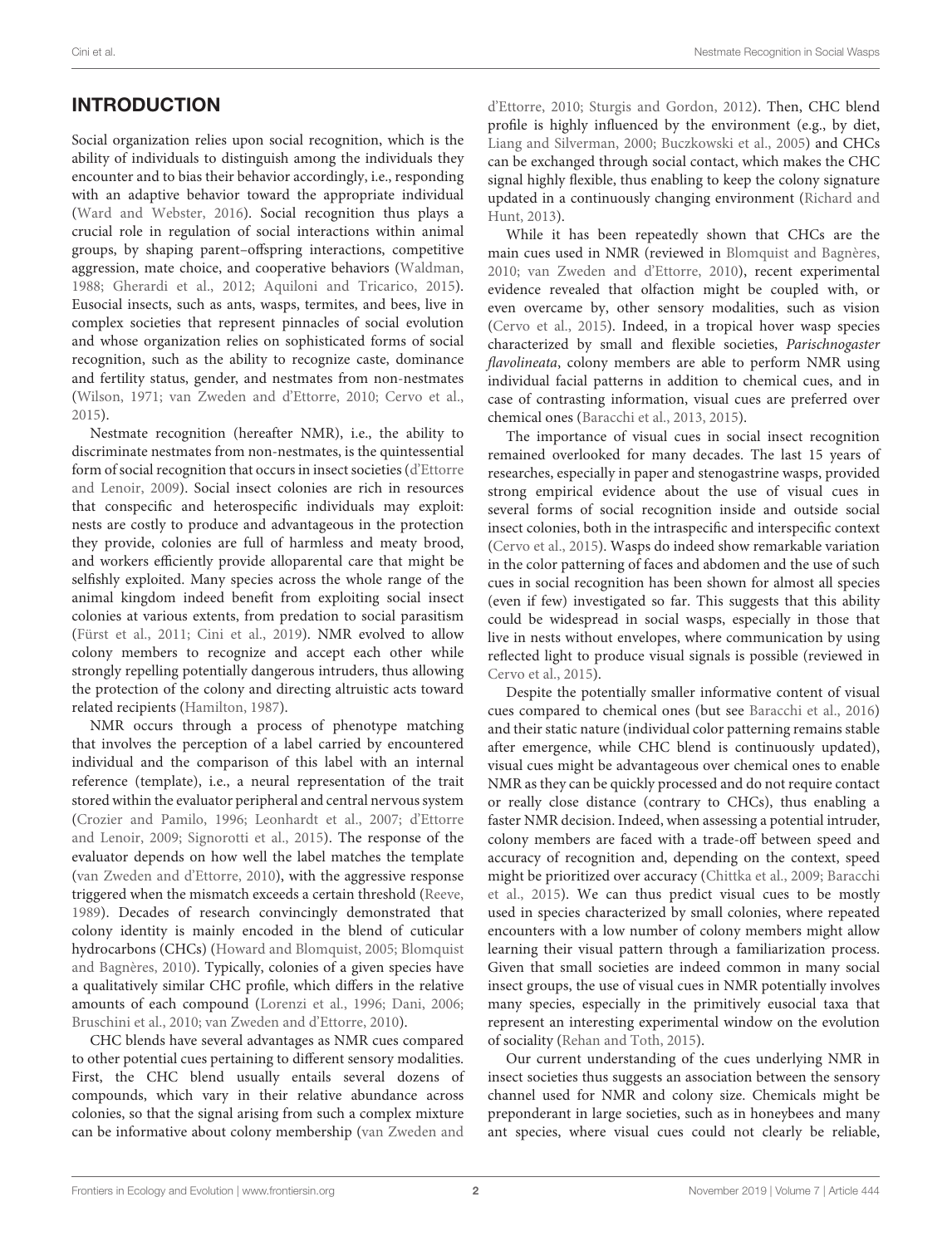while visual cues might be involved (together with or replacing chemicals) in small societies with variable visual cues (such as those of paper wasps). In some insect species, however, such as independent founding wasps, colony size dramatically changes throughout the colonial development, passing from few to hundreds of colony members [\(Reeve, 1991\)](#page-10-14). A compelling question, so far unanswered, is therefore to what extent a species can plastically shift from using cues of one sensory modality (e.g., visual) to those of another one (e.g., chemical) during the colony development. In other words, we wonder if the sensory modality used for NMR is hardwired within the species behavioral repertoire or can change according to the availability and reliability that it assumes in different colonial phases. By answering this question, we aim to unveil an unexpected and yet undocumented level of plasticity in insect communication and to provide an experimental model system for future studies regarding cognitive abilities of social insect mini-brains.

Here, we tested the hypothesis of plasticity in the use of visual and chemical recognition cues according to their reliability as NMR cues in the primitively eusocial wasp Polistes dominula, i.e., that NMR is based on different cues in different phases of the colony cycle (**[Figure 1](#page-3-0)**).

P. dominula is a temperate paper wasp species whose small colony size and phenotypic plasticity have made it a model organism for social evolution and communication studies [\(Pardi,](#page-10-15) [1948,](#page-10-15) [1996;](#page-10-16) [Dani, 2006;](#page-9-5) [Jandt et al., 2014;](#page-10-17) [Cervo et al., 2015\)](#page-9-1) and, thanks to the recent release of its sequenced genome, also for omic studies [\(Standage et al., 2016\)](#page-10-18). P. dominula species also represents a good model to test the existence of plasticity in the use of visual and chemical cues according to their availability and reliability, as (i) both chemical and visual cues are known to be used in several forms of social recognition, and (ii) availability and reliability of recognition cues vary across the season [\(Dani, 2006;](#page-9-5) [Cervo et al.,](#page-9-1) [2015\)](#page-9-1) (**[Figure 1A](#page-3-0)**).

NMR in P. dominula is behaviorally evident, with nonnestmates that are highly repelled through aggressive reactions by resident wasps [\(Dani et al., 2001\)](#page-10-19) and it is based on chemical cues, in particular in the variation in CHC signature among different colonies [\(Bruschini et al., 2011\)](#page-9-12). On the contrary, facial color patterns, which are widely variable in this species and consists of one or more black spots, with variable size and shape, or no black spots at all on the yellow clypeus, are used for different social recognition forms, such as signaling of dominance status and agonistic abilities (e.g., [Tibbetts and Dale, 2004;](#page-10-20) Tibbetts and Lindsay, [2008,](#page-10-21) but see [Cervo et al., 2008\)](#page-9-13), gender recognition [\(Cappa et al., 2016\)](#page-9-14) and possibly species recognition [\(Cervo et al.,](#page-9-1) [2015;](#page-9-1) [Cini et al., 2015\)](#page-9-15), but they have never been shown to allow NMR [\(Cervo et al., 2015\)](#page-9-1).

Here, we experimentally separated visual and chemical cues of nestmate and non-nestmate P. dominula wasps and presented the cues alone or in combination (with coherent or mismatched cues) to resident wasps in NMR behavioral trials (**[Figure 1B](#page-3-0)**). We aimed to test which communication channel is used in the two different stages of the colony cycle (at the beginning, when colonies are inhabited by only a few individuals and, after the emergence of workers, when the number of colony members dramatically increases, **[Figure 1A](#page-3-0)**) and, if so, how visual and chemical cues interacted. Our prediction was that a differential use of chemical and visual cues occurs along colony life, with visual cues used only, if ever, in the pre-emergence period, while chemical cues would be used in both periods (**[Figure 1B](#page-3-0)**). To our knowledge, our results show, for the first time in a social insect, a differential use of chemical and visual cues across the colony cycle, and provide the first experimental proof that, in this species, visual cues, in addition to chemical cues, are used to recognize nestmates from non-nestmates.

# MATERIALS AND METHODS

# Animal Collection and Laboratory Rearing

P. dominula colonies are founded in early spring, when one or more females build a new colony and take care of the immature brood (pre-emergence phase). At the end of May, the first brood emerges: these females are workers that do not reproduce but rather take care of the nest and of the immature brood (post-emergence phase). Reproductive individuals, males and gynes, emerge only later in the season, from the end of July (reproductive phase) [\(Reeve, 1991\)](#page-10-14). Mating occurs outside of the colony at the end of summer [\(Beani, 1996\)](#page-9-16); mated females overwinter in large groups and then start new colonies in the following spring [\(Dapporto and Palagi, 2006;](#page-10-22) [Cini and Dapporto,](#page-9-17) [2009\)](#page-9-17).

For the first experiment (pre-emergence phase), 36 bigynic colonies (i.e., colonies founded by two foundresses) were collected, during the first half of May 2015, before worker emergence, from three different sites throughout Tuscany (Central Italy). In the same period, foundresses from a different population were collected to be used as non-nestmate lures (see below).

For the second experiment (post-emergence phase), 10 colonies in workers' phase (with at least 5 workers) were collected in the same sites at the beginning of July 2016. Non-nestmate workers used as lures were collected on colonies belonging to different populations located in the same area (Tuscany, Central Italy). In both experiments the wasps used as non-nestmates were collected in populations at least 3 km apart from the populations where focal experimental colonies were collected, in order to minimize the likelihood of high relatedness and prior encounter among tested individuals.

Colonies were brought to the laboratory, and each colony was transferred to a 15 cm  $\times$  15 cm  $\times$  15 cm glass cage provided with ad libitum sugar, water, fly maggots, and paper as nest-building material. Colonies were maintained under natural light cycle and temperature conditions with additional illumination from neon lighting with a daily rhythm (L:D 10:14).

In the bigynic nests, each foundress was individually marked with a different combination of enamel colors (Humbrol, UK) on the wings for individual identification. Behavioral observations were carried out before NMR experiments in order to establish the dominant individual for each colony, on the basis of wellestablished dominant rank-related behaviors such as ritualized dominance behaviors, egg-laying, and low foraging effort [\(Pardi,](#page-10-15) [1948;](#page-10-15) [Pratte, 1989\)](#page-10-23).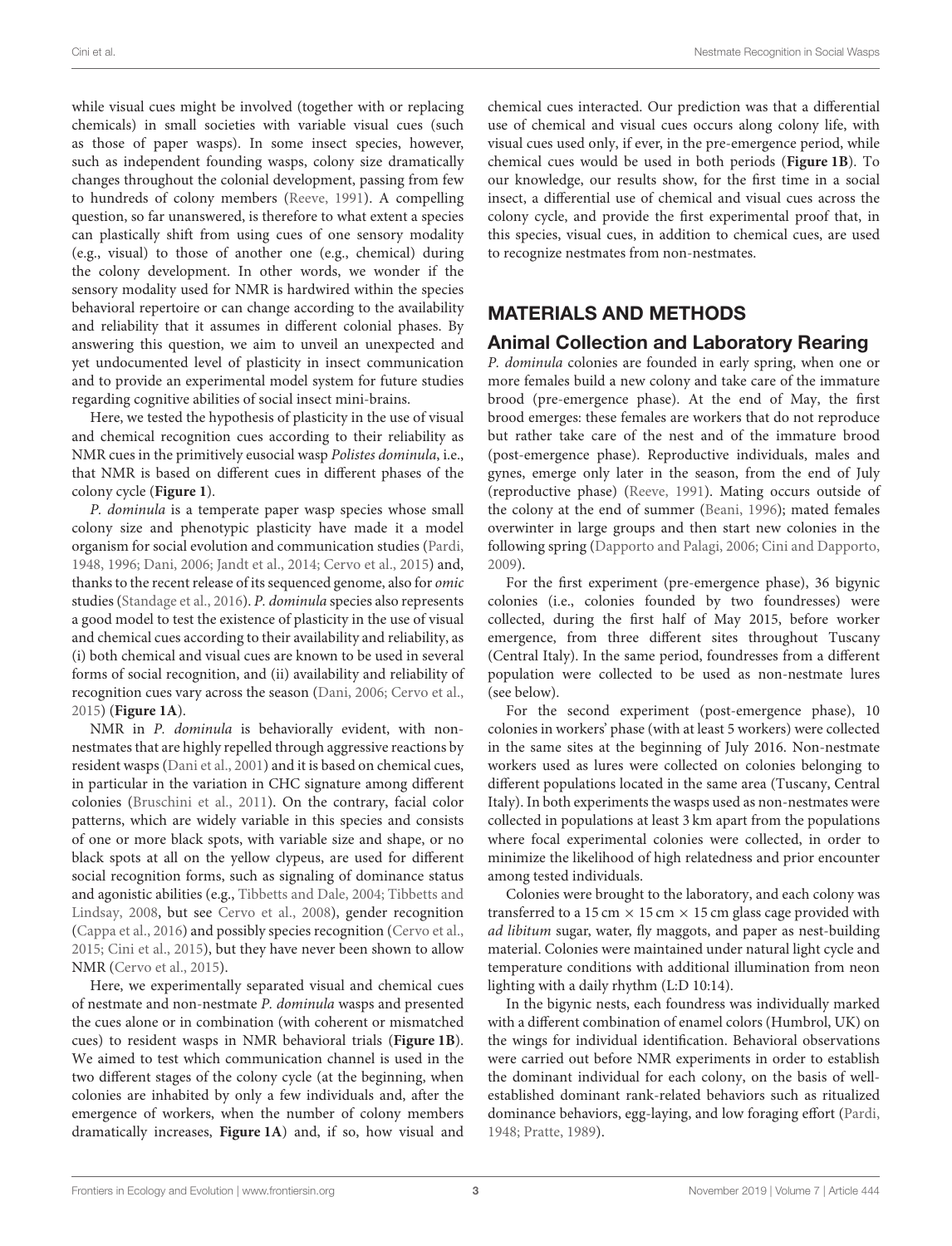

<span id="page-3-0"></span>pattern variability; (B) the experimental design used in the study. Our prediction was that a differential use of chemical and visual cues occurs along colony life. When both stimuli (chemical and visual) are presented together (concordant lure), proper nestmate recognition is expected [i.e., Non-nestmates (NN) are attacked more than Nestmates (N)]. When stimuli are presented alone (i.e., only chemical or only visual), the presence of proper recognition will depend on the reliability of cues. We predict that in the pre-emergence stage, both single-cue lure (visual and chemical) will elicit proper NMR. On the contrary, we predict that in the post-emergence stage, proper NMR only occurs when chemicals are presented, while no NMR will occur when only visual cues are presented. No a priori prediction about discordant lures (conflict) can be made without knowing the results of single-cue lures. Question marks indicates that no previous experimental evidence has ever been produced for such a comparison (Drawing: Leonardo Platania).

# General Experimental Procedure

Each colony was subjected to four NMR trials, which consisted in the simultaneous presentation of two lures carrying NMR cues related to one or both sensory modalities—visual (i.e., an odorless wasp head) and chemical (i.e., CHCs) cues—in a concordant (both from the same individual, which could be a nestmate or a non-nestmate) or discordant (one from a nestmate and the other from a non-nestmate individual) combination (**[Figure 1B](#page-3-0)**). Lures were presented to colonies in a random order and behavioral response was video-recorded for 1 min after the first interaction between lure and resident wasps. An aggressive response index was computed as the total number of aggressive acts (bites and stings) performed toward the lure (see Data Analysis below). The aggressive response of the colony as a whole was measured. This corresponds to the aggressive reaction of the alpha female, the only wasp present in the colony, in the pre-emergence phase, and to the aggressive reaction of all the workers that responded in the post-emergence phase. Both pre-emergence and post-emergence colonies were tested once with the same protocol.

# Lure Selection

In the pre-emergence experiment, for each colony, two wasp lures were selected: (i) the beta female of the tested nest as nestmate lure and (ii) a foundress belonging to a different population as non-nestmate lure. Lures were coupled based on a clear different color pattern on the clypeus, i.e., the non-nestmate lure was chosen randomly within a pool of wasps with a clypeus patterning different from that of the nestmate wasp. Three categories of clypeus pattern were selected:  $1 =$  totally yellow clypeus,  $2 =$  one spot, and  $3 = two$  or more spots on the clypeus (Tibbetts and Lindsay, [2008\)](#page-10-21).

Analogously, also in the post-emergence one, two wasp lures with a different color pattern on clypeus (see above) were selected for each colony: (i) a worker of the tested nest as nestmate lure and (ii) a worker belonging to a different population as nonnestmate lure. The frequency distribution of clypeus pattern was not different between treatments in either experiment ( $\chi^2$  = 2.19, df = 2,  $p = 0.335$ ;  $\chi^2 = 5.01$ , df = 2,  $p = 0.082$ ). Apart from the clypeus pattern, all lure wasps were randomly chosen. Lure size (estimated by measuring head width, [Cini et al., 2011a\)](#page-9-18) was not different among treatments or in the pre-emergence experiment (Wilcoxon test, W: 369  $p = 0.802$ ,  $n = 37$ ) or in the post-emergence one (Wilcoxon test,  $W: 369 p = 0.349, n = 20$ ).

We used alpha females as resident focal females (and thus we used the removed beta females as nestmate lures) for the pre-emergence phase experiment for both biological and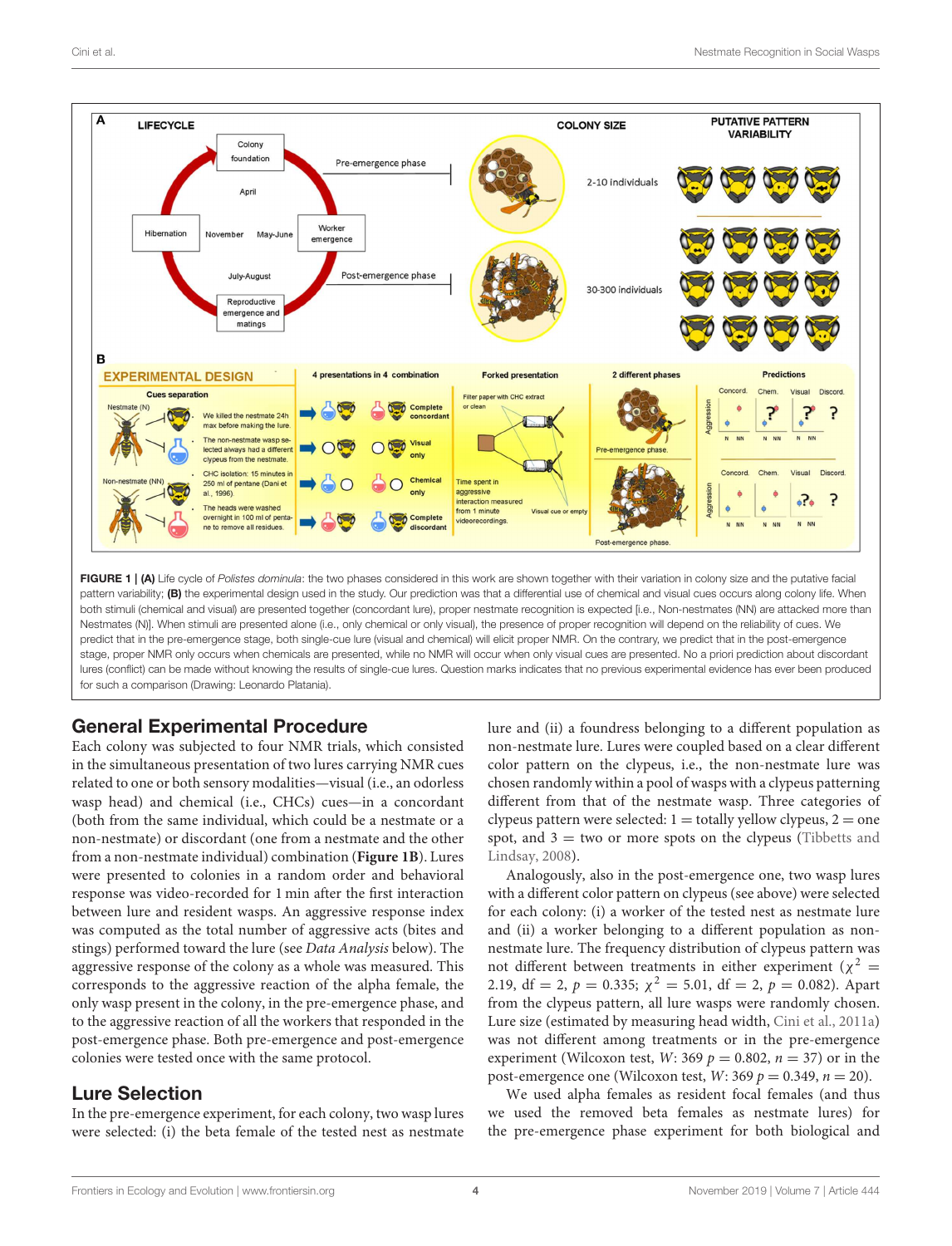experimental reasons. From the biological point of view, the reaction of alpha females is expected to be more uniform than that of beta females. Indeed, while the alpha female must defend her nest against any kind of individual, the beta female might have divergent interests according to the identity and strength of the opponent. While beta females usually show colony defense and NMR, in some cases, they might accept (or attack to a different degree) a very dominant individual. This might occur as beta females are defending a resource (the colony and the brood therein) that represents a smaller fitness gain to them than to alpha females (only the alpha females reproduce and alpha females and beta females are often unrelated, [Queller et al., 2000\)](#page-10-24). From the experimental point of view, in order to do the test and present a nestmate together with a non-nestmate as lures, we needed to kill the nestmate (the beta female in our case). If it was the alpha female to be killed and used as a lure, we would have created an orphan colony, even if for just a few hours. This would have been different from the post-emergence phase, where we would have removed a worker (to be matched with a non-nestmate worker), so we would have another (and bigger) difference.

### Lure Preparation Chemical Cues

All wasps selected to be used as a lure were killed by freezing 1 day before the bioassay. For obtaining CHC extract, the entire body of each wasp lure was individually placed in a glass vial with 250 µl of an apolar solvent (pentane) for 15 min (Dani et al., [1996\)](#page-9-19). After wasp body removal, vials with pentane extracts were left to dry overnight. The following day, before NMR bioassays, extracts were resuspended in 100 µl of pentane and transferred on pentane-washed filter paper sheets ( $2.7 \times 1$  cm). Filter paper sheets were then fixed on an inert support (half filter tip, ultraslim, Rizla) to obtain lures bearing the sole chemical cues (**[Figure 1B](#page-3-0)**).

### Visual Cues

After washing the wasp body in pentane, the head of each lure was separated from the rest of the body and kept in 1 ml of pentane overnight [\(Cini et al., 2015\)](#page-9-15) to totally remove the residual CHC fraction. The following day, before NMR bioassays, the heads were mounted on entomological pins over the inert support (see above).

# Lure Presentation

During each of the four NMR experiments, two lures were simultaneously presented to each colony (following a procedure already tested for both visual and chemical stimuli; [Ortolani et al.,](#page-10-25) [2010;](#page-10-25) [Bruschini et al., 2011;](#page-9-12) [Cini et al., 2011b,](#page-9-20) [2015\)](#page-9-15). Each lure was composed of one out of four possible combinations of stimuli obtained by nestmate and non-nestmate wasps (**[Figure 1B](#page-3-0)**): (i) "only visual" lures, i.e., odorless heads of nestmate (see above) and non-nestmate wasps mounted on pentane washed paper filters; (ii) "only chemical" lures, i.e., filter tip with filter paper sheet loaded with CHC extracts of nestmate and non-nestmate; (iii) concordant lures, bearing together chemical and visual cues of each wasp, recreating the natural coupling of visual and

chemical cues where each individual presents its own array of stimuli; and (iv) discordant lures, composed of nestmate visual cues (head) and non-nestmate chemical cues (scent) on one lure and non-nestmate visual cues and nestmate chemical cues on the other, creating an artificial combination of mixed visual and chemical stimuli. In both pre-emergence and post-emergence experiments in the discordant treatment, the lure with the visual stimulus of the non-nestmate (and thus the chemical stimulus of the nestmate) was considered as the "non-nestmate" lure and the lure with the visual stimulus of the nestmate (and thus the chemical stimulus of the non-nestmate) was considered as the "nestmate" lure (**[Figure 1B](#page-3-0)**).

The procedure for all the experiments consisted of the simultaneous presentation of two stimulus lures. Following a protocol reported for similar bioassays carried out on the same species [\(Ortolani et al., 2010;](#page-10-25) [Bruschini et al., 2011;](#page-9-12) [Cini et al.,](#page-9-15) [2015\)](#page-9-15), we used a 30 cm-long stick with a fork at one end. The two different lures (belonging to same combination of stimuli) were mounted on the tips of the fork, 1.5 cm apart, and were randomly placed on the left or right. The fork device was slowly introduced into the colony box while the alpha female (pre-emergence experiment) or the workers (post-emergence experiment) were on the nest, and held at a distance of 1 cm from the comb for 1 min after the first interaction between the alpha female/workers and the presented lures. In the postemergence experiment, for each of 10 colonies, we performed two set of tests, each one presenting the lures to a group of different workers (i.e., in total, we tested 20 groups of 5–10 wasps in the whole post-emergence experiment). As in post-emergence colonies, the queen only rarely participates in NMR, and we temporary removed it from the colony for the duration of the test. Colonies were presented with all four combinations of stimuli in a random order at 1 h interval between successive trials (a trial is the simultaneous presentation of the two lures). Presentations were video-recorded. Experiments were carried out from 11:00 AM to 3:00 PM, on sunny days. All experiments were performed blindly by a first experimenter and video-recorded by a second experimenter. A total of 144 trials on 36 colonies were carried out in the first experiment (pre-emergence phase) and 80 trials on 20 different groups of workers from 10 colonies in the second experiment (post-emergence phase).

# Data Analysis

Video recordings were watched blindly by two observers to avoid biases in counting the interactions between the wasps and the lures during presentations. We measured the number of aggressive acts performed (i.e., wasps open their mandibles and attack the presented lure biting and, more rarely, stinging the lure), as this is the typical behavioral response that allows the evaluation of NMR [\(Dani et al., 2001\)](#page-10-19) toward each of the two presented lures.

In order to evaluate NMR, we assessed whether, as expected, aggressive response was significantly greater toward nonnestmate lures than toward nestmate ones, and whether this depended on the kind of stimuli presented, i.e., visual, chemical, and their combination (see above, **[Figure 1B](#page-3-0)**). For each experiment, we separately used a generalized mixed model,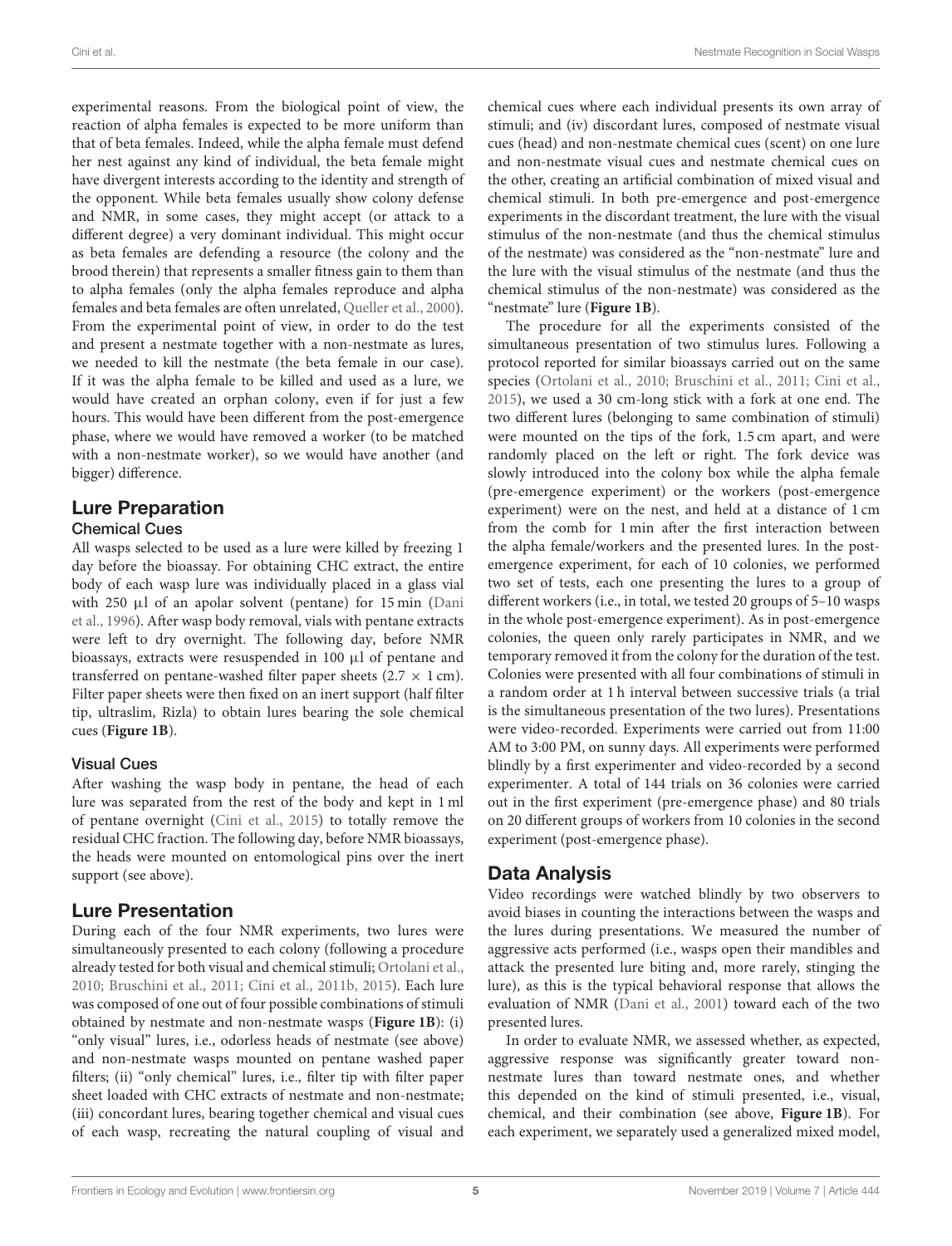| Source of variance               | F-value | df1 | df2           | Sig.    | F-value | df1 | df <sub>2</sub> | Sig.    |  |
|----------------------------------|---------|-----|---------------|---------|---------|-----|-----------------|---------|--|
|                                  |         |     | Pre-emergence |         |         |     | Post-emergence  |         |  |
| Treatment                        | 5.099   | 3   | 292           | 0.002   | 95.119  | 3   | 152             | < 0.001 |  |
| Lure category                    | 67.026  |     | 292           | < 0.001 | 88.840  |     | 152             | < 0.001 |  |
| Treatment $\times$ Lure category | 9.378   | 3   | 292           | < 0.001 | 27.349  | 3   | 152             | < 0.001 |  |

<span id="page-5-0"></span>**TABLE 1** I Nestmate recognition is based on visual or chemical cues according to the colonial stage.

Results from GLZ show that in both the pre-emergence and post-emergence periods, the number of aggressive acts performed toward the lure depends on the lure category (nonnestmate vs. nestmate), on the focal colony treatment (complete concordant, complete discordant, only chemicals, and only visual cues), and on the interaction between these two  $factors.$  Sig.  $= p-value$ .

with Poisson distribution and log-link function, followed by post-hoc pairwise comparison with sequential Sidak correction. We set the aggressive reaction (i.e., time spent in aggressive acts toward the lure) as the dependent variable. We used as predictors lure category (i.e., nestmate or non-nestmate) and treatment (i.e., only visual, only chemicals, concordant, and discordant stimuli) as fixed factors together with their interaction (lure  $\times$  treatment). We considered colony id as random factor (each colony performed multiple trials). Under our predictions (**[Figure 1B](#page-3-0)**), we expect to find an effect of lure (nestmate vs. non-nestmate, with non-nestmate eliciting a greater aggression than nestmate), an effect of treatment (with some cues and/or a combination of cues eliciting a greater reaction than others), and an effect of the interaction (the difference in aggression toward nestmates and non-nestmates depends on the kind of treatment, i.e., cues, presented).

This model could not include the variable "pattern of clypeus" of the lures as the lures of the "only chemical" treatment were represented by only filter papers with chemicals, and they were both bearing any information about the clypeal pattern. Thus, in order to assess the influence of clypeus pattern on the aggressive response of resident wasps, in the case that NMR was found in the visual treatment in the post-hoc comparisons of the first model, a second model was run. This model had the same settings of the first one, but it has been run by excluding the chemical only treatment and including the lure clypeus pattern  $(1 =$  totally yellow clypeus,  $2 =$  one spot,  $3 =$  two or more spots on the clypeus) together with lure category, treatment, and their interactions (lure category  $\times$  treatment, lure category  $\times$  lure clypeus pattern, and treatment  $\times$  lure clypeus pattern).

### RESULTS

In both experiments, aggressive response was significantly influenced by treatment, lure category, and their interaction (**[Table 1](#page-5-0)**).

Treatment influenced aggressive response in a similar way in both experiments, with treatments involving both chemical and visual stimuli together (concordant and discordant treatments), which overall evoked more aggression, and the treatment presenting only chemical stimuli evoking the lowest levels of aggression. In particular, in the pre-emergence experiment, the highest levels of aggression were evoked by the concordant treatment, followed by discordant, only visual, and then only chemical. Post-hoc comparisons were significant for the only chemical vs. concordant treatment comparison ( $p < 0.001$ ) and close to significance threshold for the only chemical vs. only visual ( $p = 0.057$ ), for the only chemical vs. discordant ( $p$  $= 0.060$ ) and for the only visual vs. discordant ( $p = 0.061$ ) treatment comparison, while non-significant for the concordant vs. discordant treatment comparisons ( $p = 0.410$ ). In the postemergence experiment, the highest level of aggression was found in the discordant treatment, followed by the concordant one, then the only visual, and then the only chemical treatment. All pairwise comparisons were statistically significant (concordant vs. only chemical  $p < 0.001$ ; concordant vs. visual  $p = 0.043$ ; concordant vs. discordant  $p = 0.017$ ; only chemical vs. only visual  $p < 0.001$ ; only chemical vs. discordant  $p < 0.001$ ; only visual vs. discordant  $p < 0.001$  ).

Lure category affected the aggressive response in a similar way in both experiments: non-nestmate lures were attacked more than nestmates (**[Table 1](#page-5-0)**). A significant interaction lure category  $\times$  treatment highlighted that the kind of treatment influenced the differential aggressive response toward nestmate and non-nestmate lures in both experiments (**[Table 1](#page-5-0)**; **[Figure 2](#page-6-0)**). Post-hoc comparisons showed that the kind of stimuli allowing efficient NMR was different in the two experiments. In the pre-emergence experiment, non-nestmate lures were attacked more than nestmate ones (thus highlighting a proper NMR) when complete concordant stimuli (chemical and visual) and only visual stimuli were presented ( $p < 0.001$  in both cases; **[Figure 2A](#page-6-0)**). On the contrary, no significant difference was found in the aggressive response toward nestmate and nonnestmate lures or when only chemical stimuli or when discordant stimuli were presented ( $p = 0.174$  and  $p = 0.142$ , respectively; **[Figure 2A](#page-6-0)**). In the post-emergence period, non-nestmate lures were attacked more than nestmate ones (thus highlighting a proper NMR) when complete concordant stimuli (chemical and visual) and only chemical stimuli were presented ( $p < 0.001$  in both cases; **[Figure 2B](#page-6-0)**). On the contrary, no significant difference was found in the aggressive response toward nestmate and non-nestmate lures, neither when only visual stimuli nor when discordant stimuli were presented ( $p = 0.318$  and  $p = 0.341$ , respectively; **[Figure 2B](#page-6-0)**).

The effect of clypeus pattern on aggressive response was investigated only for the pre-emergence experiment, as in the post-emergence phase, a significant NMR was not found in the visual treatment. In addition to confirming the significant effects of lure category, treatment, and their interaction, as in the first model, the main result of this second model is that clypeus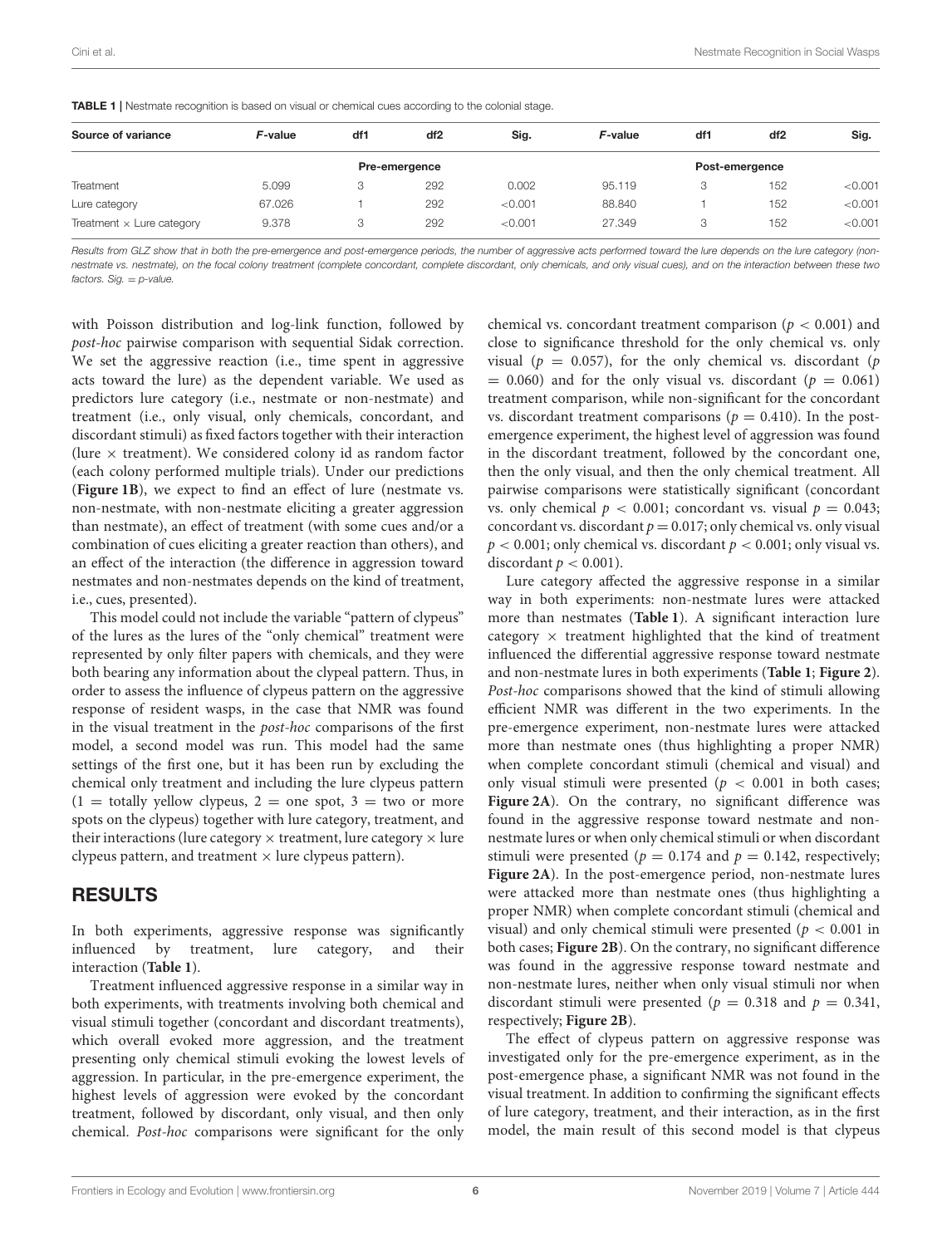

<span id="page-6-0"></span>pattern had a significant influence on aggressive response, with the pattern with two or more spots being less attacked than the two other patterns (no spot and one spot,  $p = 0.025$  and 0.004, respectively) (**[Table 2](#page-6-1)**). The significant interaction between treatment and clypeus pattern also revealed that the treatment affected how lures with different clypeus patterns were treated. In particular, the clypeus pattern showed a significant effect only in the "only visual" experiment  $(F = 16.171, df = 2.214,$  $p < 0.001$ ), while no differences exist in the concordant and discordant treatment ( $F = 2.216$ , df = 2.214,  $p = 0.112$ ;  $F =$ 1.284,  $df = 2.214$ ,  $p = 0.279$ , respectively) (**[Table 2](#page-6-1)**; **[Figure 3](#page-6-2)**). Wasps with 0 spot and 1 spot pattern were significantly more attacked than those with 2 or more spots ( $p < 0.001$ ), while no significant difference existed between no spot and 1 spot patterns  $(p = 0.124)$ . The significant interaction between lure category and clypeus pattern (**[Table 2](#page-6-1)**) showed that, while in all cases non-nestmates were significantly more attacked than nestmates,

<span id="page-6-1"></span>

| <b>TABLE 2</b>   The clypeus pattern of the lures significantly affects aggressiveness, |
|-----------------------------------------------------------------------------------------|
| but only in the "only visual" treatment.                                                |

| Source of variance                     | F-value | df1 | df2 | Sig.    |
|----------------------------------------|---------|-----|-----|---------|
| Treatment                              | 8.040   | 2   | 214 | < 0.001 |
| Lure category                          | 68.576  | 1   | 214 | < 0.001 |
| Clypeus pattern                        | 5.407   | 2   | 214 | 0.005   |
| Treatment $\times$ Lure category       | 9.830   | 2   | 214 | < 0.001 |
| Treatment $\times$ clypeus pattern     | 10.248  | 4   | 214 | < 0.001 |
| Lure category $\times$ clypeus pattern | 4.531   | 2   | 214 | 0.012   |
|                                        |         |     |     |         |

Results from GLZ show that in both the pre-emergence and post-emergence phase, the aggressive response of foundresses also depends on the clypeus pattern of the lures. The model also shows that this is not affecting NMR. Sig.  $=$  p-value.



<span id="page-6-2"></span>this difference was reduced and lost significance for lures with 1 spot pattern.

### **DISCUSSION**

Our results show that the relative importance of NMR cues of the two sensory modalities, visual and chemical, changes according to colony phase in P. dominula wasps. In the early phase of the colony cycle, before workers' emergence, foundresses favor visual over chemical cues in the NMR recognition process. Conversely, in a more advanced colony stage, when many individuals are on the nest, workers rely on the chemical cues rather than on the visual ones to discriminate among nestmates and foreign individuals.

This difference in the importance of visual and chemical cues for NMR between the two conditions can be explained by the interplay between the features of the two sensory modalities and the different colony contexts across the season, which translates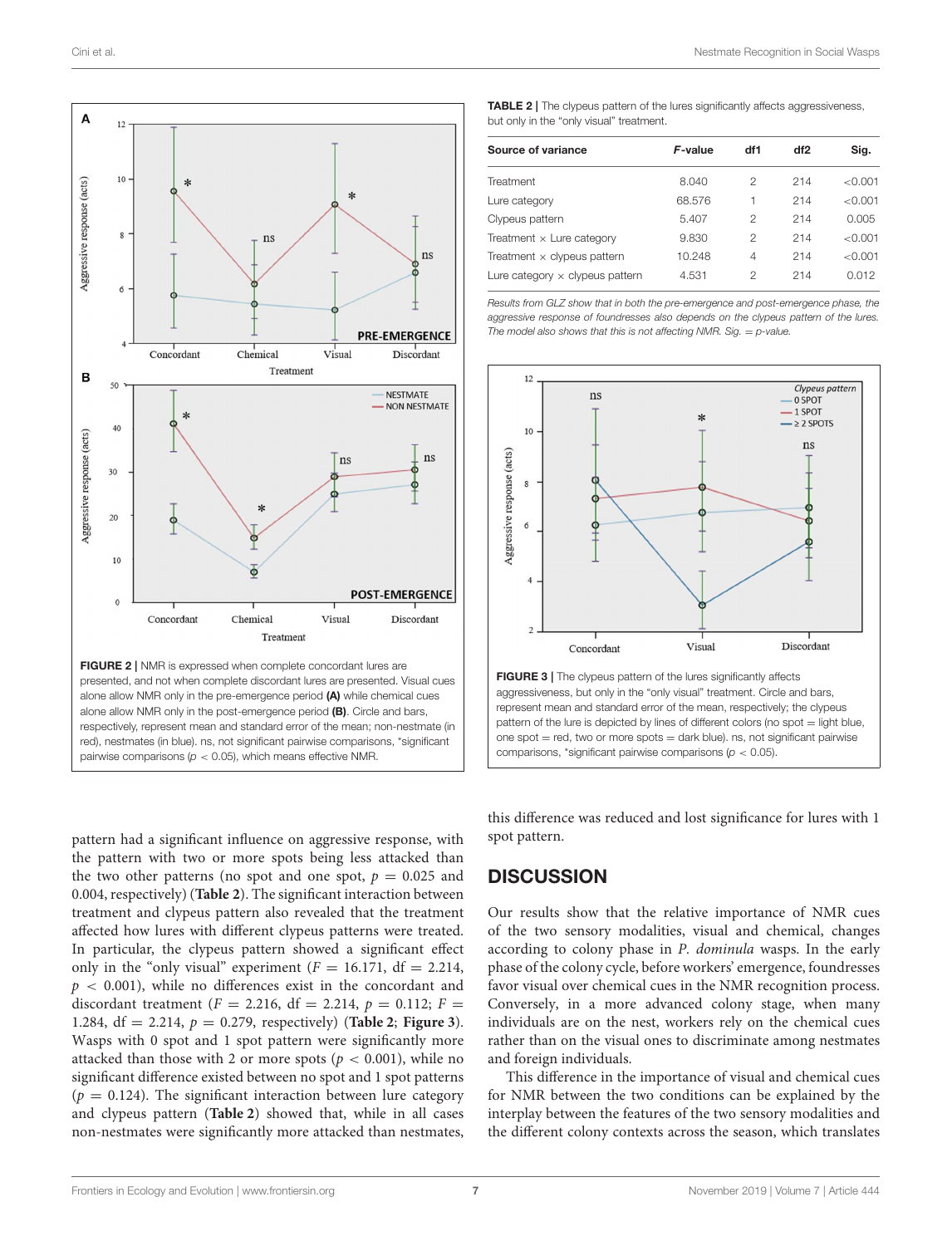Cini et al. Nestmate Recognition in Social Wasps

into different reliability of NMR cues in the two different colonial phases. Before emergence of workers, P. dominula colonies are composed only by foundresses and colony size is thus relatively small (ranging from 1 to 10 individuals, usually around 2–4; [Reeve, 1991\)](#page-10-14). After the emergence of workers, colony size rapidly increases up to dozens of wasps. It is thus conceivable that visual cues might be sufficiently variable and easier to be used in the first but not in the second phase. Indeed, the variation in the color patterning of the clypeus, the only visual cue so far shown to be perceived and used in intraspecific communication outside the sexual context (reviewed in [Cervo et al., 2015\)](#page-9-1), is limited. Actually, in many populations, a significant percentage of wasps show very similar facial pattern [\(Cervo et al., 2008;](#page-9-13) Zanette and Field, [2009;](#page-11-3) [Green and Field, 2011\)](#page-10-26), so that they can be categorized in a few classes [\(Cervo et al., 2008,](#page-9-13) [2015;](#page-9-1) Tibbetts and Lindsay, [2008\)](#page-10-21). This suggests that the reliability of visual cues for NMR rapidly decreases as colony size increases. Moreover, reliability might also decrease because of an intrinsic cognitive difficulty for wasp brain to remember many visual patterns. The clypeal color patterning is, indeed, only partially genetically determined and seems to be affected by environmental factors, such as food and climate, during larval development (Tibbetts and Curtis, [2007;](#page-10-27) [Green et al., 2012\)](#page-10-28). This eventually results in large colonies having many kinds of facial patterns (personal observation), which might make the visual-cue-based NMR less effective and reliable.

Reliability of chemical cues might instead follow an opposite path. Despite the fact that a proper comparison of reliability of CHCs as NMR cues in different phases of colony life has never been done, it is conceivable that early season colonies (and thus pre-emergence ones) have a less marked colonial chemical signature than advanced stage colonies. This is suggested by the following: (i) in the pre-emergence phase, CHC profiles of foundresses are strongly influenced by individual social rank [\(Sledge et al., 2001\)](#page-10-29); and (ii) the more homogeneous composition of advanced colonies, in terms of both physiology (for example in terms of fertility) and relatedness, compared to pre-emergence colonies. Indeed, few weeks after workers' emergence, the colony is consists of the dozens of sister workers, which share the genotype and many physiological features (above all, they are almost all unfertile or poorly fertile) [\(Queller et al., 2000\)](#page-10-24). On the contrary, small pre-emergence colonies show a higher heterogeneity, with wider variation in the physiological status of foundresses [\(Pardi, 1946,](#page-10-30) [1948;](#page-10-15) [Röseler et al., 1980;](#page-10-31) [Röseler, 1991\)](#page-10-32) and relatedness [\(Queller et al., 2000;](#page-10-24) [Leadbeater et al., 2011\)](#page-10-33), all factors that are known to affect CHC individual profile (Bonavita-Cougourdan et al., [1991;](#page-9-21) [Sledge et al., 2001;](#page-10-29) [Dapporto et al.,](#page-10-34) [2004b,](#page-10-34) [2005\)](#page-10-35). The colonial chemical signature is the product of a template shared by all individuals thanks to social interactions (contacts, trophallaxis) and through the nest material (Signorotti et al., [2015\)](#page-10-6). It is likely that the more homogeneous conditions of late-season colonies allow the production of a more marked and reliable colonial chemical signature, while in pre-emergence colonies, individual level heterogeneity might somehow reduce inter-colony differences in the chemical profile. Moreover, the internal reference template might also be weaker in foundresses than workers. This is reasonable, as foundresses start to create their templates on their natal colonies (months before colony founding) and then update it during their life [\(Dapporto et al.,](#page-10-36) [2004a\)](#page-10-36), so that several months separate template formation and its use in NMR, while for workers, only a few days separate template formation from its use in NMR.

The finding that chemical or visual cues were not sufficient to allow NMR in pre-emergence and post-emergence colony phases, respectively, does not mean that they had no influence in the decisional process of wasps. Indeed, when both visual and chemical stimuli were coupled on the sample lure in a discordant combination (with both nestmate and non-nestmate cues on the same lure), wasps were not able to distinguish nestmates from non-nestmates, even if the relevant set of cues (i.e., visual in pre-emergence experiment, chemical in the post-emergence experiment) was still present. This suggests that the discordance in provided cues weakened the NMR process, highlighting a possible cross-modality sensory integration.

Overall, our results show, for the first time, a dynamic change in the cues used for NMR by P. dominula colonies. We highlight a few possible limitations of our study. Our study compared two very different periods, to cover the wide variation in contexts that colonies experience. This means that colonies differed under several aspects. First, to respect the natural conditions, focal wasps subjected to NMR trials were foundresses in the first experiment and workers in the second. This implies that age (foundresses are several months old, while workers are only days/weeks old) or caste-related differences (foundresses are reproductive individuals while workers are not) could have played a role. While we believe that age is unlikely to have an influence, as Polistes wasps are able to perform NMR within a few hours after emergence (thus well before the time at which they were tested) (reviewed in [Signorotti et al., 2015\)](#page-10-6), we cannot discard the hypothesis of differences between castes in the NMR system as it has been shown in a social bee [\(Wittwer and Elgar,](#page-11-4) [2018\)](#page-11-4). Previous studies offered mixed evidence for the related species Polistes fuscatus: one study documented differences in recognition between queens and workers (with queens having a more restrictive acceptance threshold than workers against unrelated conspecific intruders; [Fishwild and Gamboa, 1992\)](#page-10-37), while a more recent experiment found no evidence of such a queen–worker variation in recognition (with workers showing similar ability in familiar recognition compared to queens; [Injaian and Tibbetts, 2014\)](#page-10-38). As P. dominula shows a very weak caste differentiation, which is mainly behavioral rather than physiological [\(Pardi, 1948;](#page-10-15) [Reeve, 1991\)](#page-10-14), we believe that the hypothesis of hard-wired castal differences in recognition system is unlikely. However, we believe that this needs to be tested by simultaneously evaluating the cues used for NMR by queens and workers in the same colony stage.

Second, in pre-emergence colonies, we recorded the response of the only individual present on the nest (colonies were founded by two females, one of which became the nestmate lure), while in post-emergence experiments, the response of many workers present was recorded. While analytically this does not represent a problem, as comparisons were internal to colony phase and colony id, one might speculate that group dynamics influence more the use of one sensory modality than the other. Future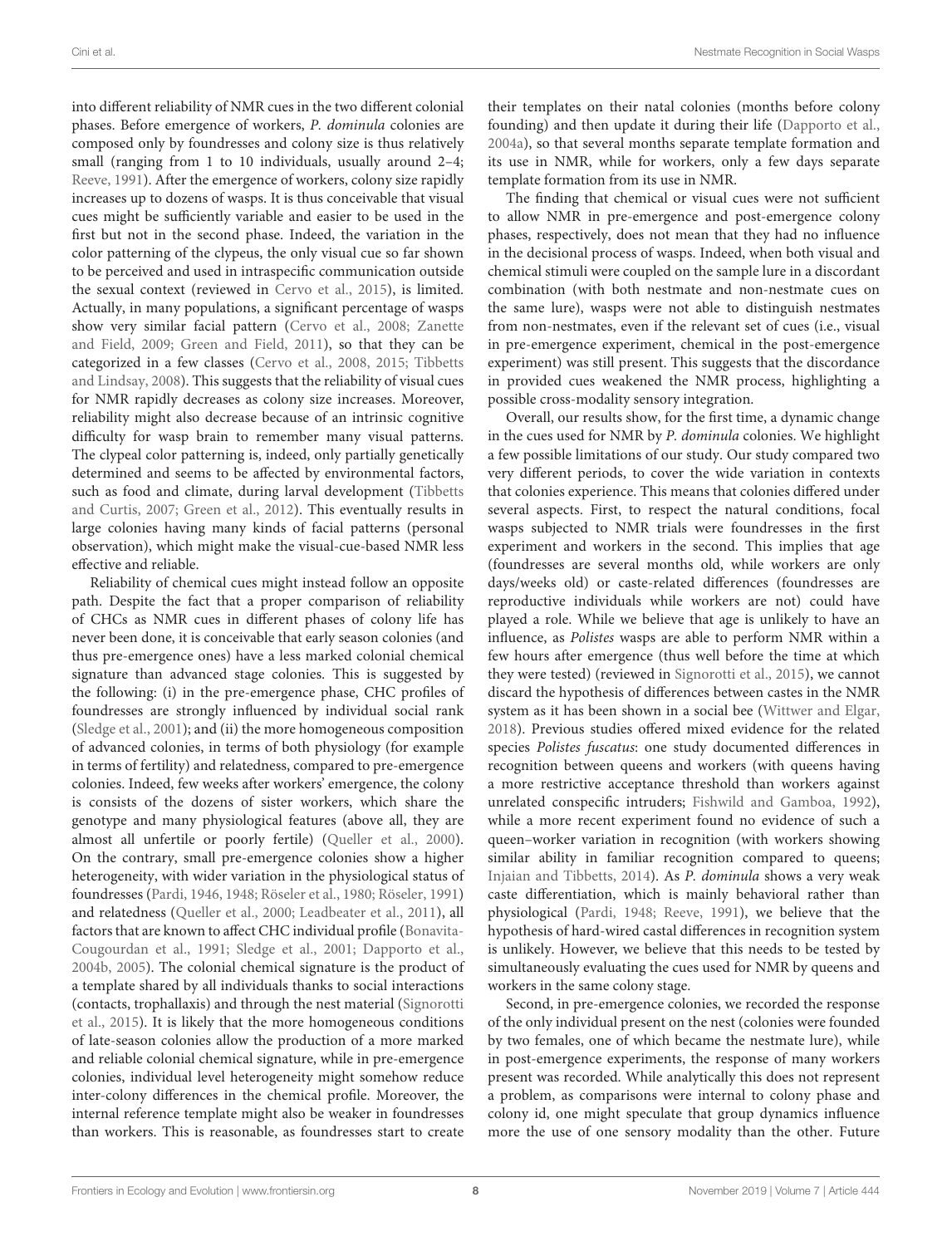studies should thus investigate the use of visual and chemical cues for NMR focusing on the same individual (thus having the same phenotype, i.e., foundress or worker) through their entire life cycle in contexts where reliability of cues differ (i.e., the same queen before and after worker emergence, or the same wasps in nest by altering experimentally phenotypic variation in NMR cues). Similarly, it would be interesting to evaluate whether colony size (number of wasps) alone affects the sensory modality used in NMR. Our experiment, which compared two extreme opposite situations (small pre-emergence colonies vs. bigger post-emergence colonies), did not allow the disentanglement of the two factors, colony size and colony stage, which are usually correlated; future experimental work should test colony of the same stage with a different colony size, i.e., pre-emergence colonies with variable number of foundresses or post-emergence colonies with variable number of workers.

Our results indicate that the treatment influenced in a similar way the overall level of aggressive response in both experiments, with treatments involving both chemical and visual stimuli together (concordant and discordant treatments), which overall evoked more aggression, and the treatment presenting only chemical stimuli, which evoked the lowest levels of aggression. Moreover, visual cues alone elicited more aggression (toward both nestmates and non-nestmates) than chemical cues alone (significant result in the post-emergence phase and close to significance in the pre-emergence phase). These results are not surprising, as concordant and discordant treatments had lures that represented more biologically significant stimuli, as they had both chemical cues and visual cues (wasp heads). For the same reason, also the "only visual" treatment, which had wasp heads as lures, represented a more biologically relevant stimulus than the chemical only lures, in which a filter paper was covered with chemical cues extracted from the wasp body surface. It is not surprising thus that resident wasps were more aggressive toward what has a greater resemblance with a potential intruder, as already shown and discussed in this species [\(Cappa et al., 2016\)](#page-9-14).

Our study also highlighted a significant effect of clypeus pattern of wasps in mediating aggressive behavior. The role of clypeus pattern in shaping aggressive interaction in P. dominula is highly debated. Several studies, performed in the non-native range of distribution (North America), showed that facial markers convey information about the competitive ability of an individual to potential opponents, which would thus use these visual cues to assess the agonistic abilities of potential rivals and minimize the time and costs of interactions, especially during the nest founding stage contests [\(Tibbetts and Dale, 2004;](#page-10-20) [Tibbetts and Lindsay, 2008;](#page-10-21) [Tibbetts et al., 2010\)](#page-10-39). In particular, wasps having two or more spots are supposed to advertise a higher agonistic ability, and should thus be less challenged than wasps advertising lower agonistic ability (Tibbetts and Lindsay, [2008\)](#page-10-21). However, this hypothesis has been repeatedly tested in the native range populations (Spain and Italy, for example) and no evidence has been found: facial patterns do not correlate with social dominance or other indicators of strength or health [\(Cervo et al., 2008\)](#page-9-13), nor do they seem to be used in aggressive interactions [\(Branconi et al., 2018\)](#page-9-22). Finally, it seems that facial pattern has no adaptive value in the wild (Green et al., [2013\)](#page-10-40). Intriguingly, in this study, we report, for the first time in a population of the native range (Italy), that the kind of clypeus pattern of opponents influences, to a certain extent, the aggressive reaction of resident females of P. dominula. In particular, when chemical cues are ruled out, wasps with two spots are less attacked than wasps with one or no spot. This is in accordance with what was suggested by [Tibbetts and Lindsay](#page-10-21) [\(2008\)](#page-10-21), as wasps with two spots might advertise their greater competitive ability.

Our findings also highlight that visual cues mediate two different facets of social recognition in P. dominula wasps. First, they allow to recognize nestmates from non-nestmates, likely through a process of familiar recognition (i.e., wasps do recognize certain patterns as familiar, see below). Second, they might allow a mutual assessment during aggressive interactions. Our results also show that the two processes coexist, as in the only visual experiment foundresses were able to recognize non-nestmates from nestmates and, at the same time, their aggressive response was also influenced by the kind of clypeus pattern.

Overall, our results shed light on a possible involvement of facial pattern in shaping aggressive encounters also in the population of the native range. However, we also show that these effects are superimposed by chemical cues since they are evident when only visual cues are presented (only visual treatment). This suggests that the importance of clypeus pattern as advertisers of wasp agonistic ability, at least in this population, might come into play only under specific circumstances, as when information provided through other sensorial channels is unreliable.

We believe that our results provide several interesting insights, both at the taxon-specific level (Polistes paper wasps) and at a wider perspective. First, at the taxon-specific level, we demonstrated that visual cues alone can allow NMR in specific context, i.e., in small groups, which are interestingly those in which eusociality evolved in wasps. In this case, this type of social recognition can be considered familiar recognition. This is the first such finding for polistine wasps, as so far NMR based on visual cues has been shown only for hover wasps [\(Baracchi et al., 2015\)](#page-9-9). The relevance of visual cues in NMR opens interesting perspectives on the highly debated topic of the use of visual communication in Polistes paper wasps, in which the absence, presence, and different level in the use of visual cues are demonstrated in different species and populations for a wide range of social recognition processes, from familiar recognition to gender recognition (reviewed in [Cervo et al., 2015;](#page-9-1) Cappa et al., [2016\)](#page-9-14). Moreover, we unexpectedly found that chemical cues alone are not sufficient in pre-emergence to allow accurate NMR, which suggests that the long-lasting tenet that NMR in social insects is governed by chemicals not necessarily holds true for all species in all contexts.

Under a wider perspective, our results also suggest an important concept. We argue that NMR can take the shape of familiar recognition in small groups and of NMR in large societies. It is possible that, within animal groups that shift from being small associations to large societies, group members first learn to recognize individual by familiarity (and possibly by individual recognition, also suggested for P. fuscatus and other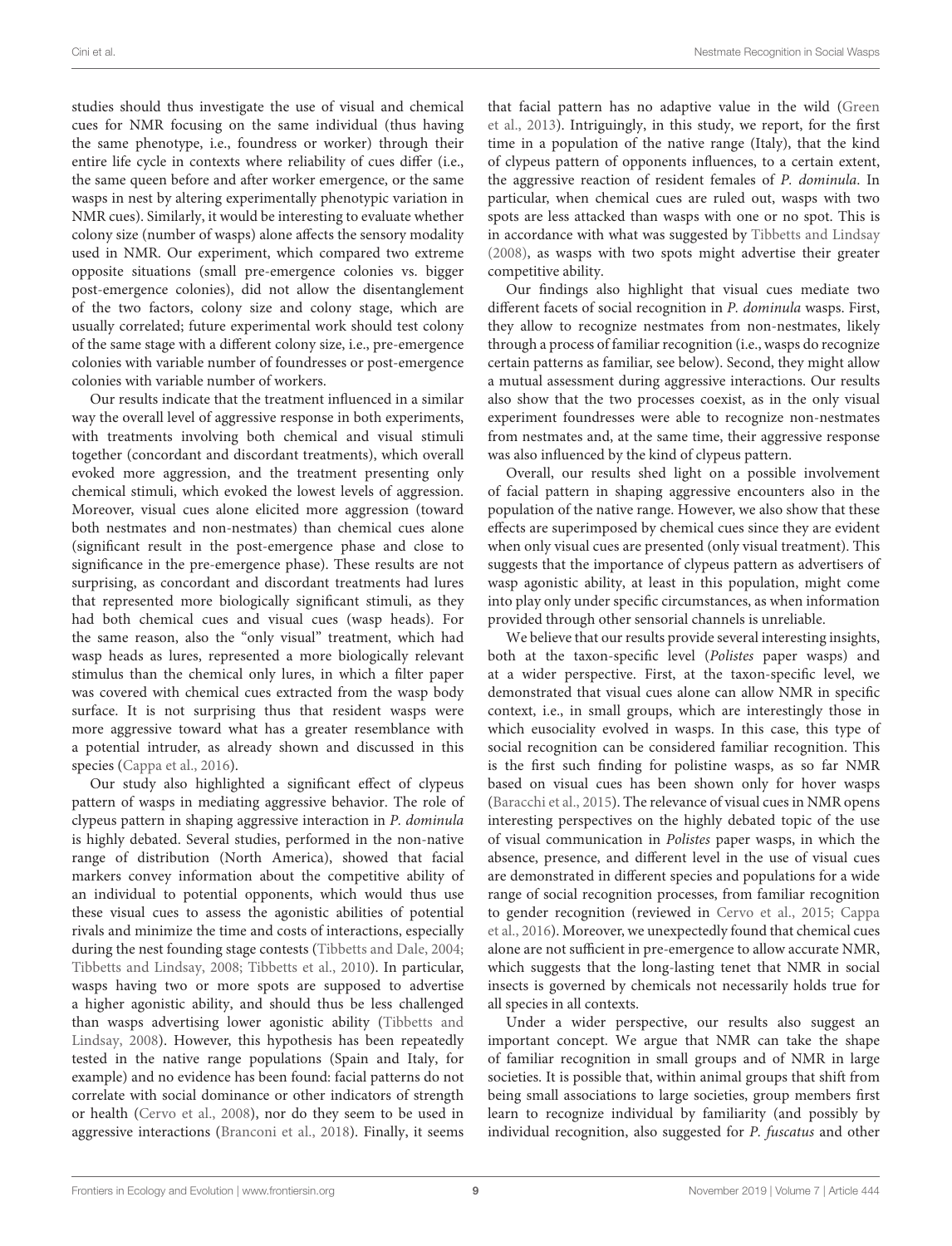social insects; [Tibbetts, 2002;](#page-10-41) [d'Ettorre and Heinze, 2005\)](#page-10-42) and then, when colonies grow, shift to NMR. In the latter, individuals are recognized as nestmate if they bear the specific colonial label [\(Gamboa et al., 1986;](#page-10-43) [Dani, 2006;](#page-9-5) [van Zweden and d'Ettorre,](#page-10-1) [2010\)](#page-10-1). This is a drastically different process from what occurs in the perennial large societies of many ants, termites, and bees, in which colony foundation by swarming or colony fission prevents the "small society" phase, thus precluding the possibility of a familiar recognition.

In conclusion, our results demonstrate an underestimated plasticity in the mechanisms of social recognition within the same species across different contexts. The same kind of social recognition (i.e., NMR) can be based on very different cues (visual and chemical ones) in different social environments and, at the same time, the same cues (i.e., clypeus patterns) can mediate two different social recognition processes (NMR and, putatively, mutual assessment of agonistic ability). Ultimately, this highlights the limitations of communication studies focusing on a single and/or specific context, life stage, or phenotype. Unfortunately, there is a dramatic lack of replication studies in animal (and especially insects) communication studies. Given its biological features and the easiness of manipulation, P. dominula will certainly represent a fruitful model to assess these topics in the future.

### **REFERENCES**

- <span id="page-9-0"></span>Aquiloni, L., and Tricarico, E. (2015). Social Recognition in Invertebrates: The Knowns and the Unknowns. Springer International Publishing. doi: [10.1007/978-3-319-17599-7](https://doi.org/10.1007/978-3-319-17599-7)
- <span id="page-9-9"></span>Baracchi, D., Petrocelli, I., Chittka, L., Ricciardi, G., and Turillazzi, S. (2015). Speed and accuracy in nest-mate recognition: a hover wasp prioritizes face recognition over colony odour cues to minimize intrusion by outsiders. Proc. R. Soc. Lond. B Biol. Sci. 282:20142750. doi: [10.1098/rspb.2014.2750](https://doi.org/10.1098/rspb.2014.2750)
- <span id="page-9-8"></span>Baracchi, D., Petrocelli, I., Cusseau, G., Pizzocaro, L., Teseo, S., and Turillazzi, S. (2013). Facial markings in the hover wasps: quality signals and familiar recognition cues in two species of Stenogastrinae. Anim. Behav. 85, 203–212. doi: [10.1016/j.anbehav.2012.10.027](https://doi.org/10.1016/j.anbehav.2012.10.027)
- <span id="page-9-10"></span>Baracchi, D., Turillazzi, S., and Chittka, L. (2016). Facial patterns in a tropical social wasp correlate with colony membership. Sci. Nat. 103:80. doi: [10.1007/s00114-016-1406-8](https://doi.org/10.1007/s00114-016-1406-8)
- <span id="page-9-16"></span>Beani, L. (1996). "Lek-like courtship in paper-wasps: a prolonged, delicate, and troublesome affair," in Natural History and Evolution of Paper-Wasps, eds S. Turillazzi and M. J. West-Eberhard (Oxford: Oxford University Press), 113–125.
- <span id="page-9-4"></span>Blomquist, G. J., and Bagnères, A. G. (2010). Insect Hydrocarbons: Biology, Biochemistry, and Chemical Ecology. Cambridge University Press.
- <span id="page-9-21"></span>Bonavita-Cougourdan, A., Theraulaz, G., Bagnères, A. G., Roux, M., Pratte, M., Provost, E., et al. (1991). Cuticular hydrocarbons, social organization and ovarian development in a polistine wasp: Polistes dominulus Christ. Comp. Biochem. Physiol. B Comp. Biochem. 100, 667–680. doi: [10.1016/0305-0491\(91\)90272-F](https://doi.org/10.1016/0305-0491(91)90272-F)
- <span id="page-9-22"></span>Branconi, R., Baracchi, D., Turillazzi, S., and Cervo, R. (2018). Testing the signal value of clypeal black patterning in an Italian population of the paper wasp Polistes dominula. Insectes Soc. 65, 161–169. doi: [10.1007/s00040-017-0598-z](https://doi.org/10.1007/s00040-017-0598-z)
- <span id="page-9-12"></span>Bruschini, C., Cervo, R., Cini, A., Pieraccini, G., Pontieri, L., Signorotti, L., et al. (2011). Cuticular hydrocarbons rather than peptides are responsible for nestmate recognition in Polistes dominulus. Chem. Senses 36, 715–723. doi: [10.1093/chemse/bjr042](https://doi.org/10.1093/chemse/bjr042)
- <span id="page-9-6"></span>Bruschini, C., Cervo, R., and Turillazzi, S. (2010). "Pheromones in social wasps," in Vitamins and Hormones: Pheromones, ed G. Litwack (Elsevier Academic Press).
- <span id="page-9-7"></span>Buczkowski, G., Kumar, R., Suib, S. L., and Silverman, J. (2005). Dietrelated modification of cuticular hydrocarbon profiles of the Argentine ant,

# DATA AVAILABILITY STATEMENT

The datasets generated for this study are available on request to the corresponding author.

# AUTHOR CONTRIBUTIONS

AC and RC planned the experiment. AC, FC, IP, LP, LD, and RC performed the experiment and analyzed behavioral data. AC analyzed data and wrote the paper. All authors read, commented, and finally agreed on the MS.

# FUNDING

Research was supported by funds from the University of Florence (to RC) and by the Marie Sklodowska-Curie Action, grant No. 706208 SocParPhenoEvol, to AC.

# ACKNOWLEDGMENTS

We wish to thank the members of Gruppo Vespe and ZenLab, Università di Firenze, for the fruitful discussion and Seirian Sumner and Maria Cristina Lorenzi for their useful comments on an earlier draft.

Linepithema humile, diminishes intercolony aggression. J. Chem. Ecol. 31, 829–843. doi: [10.1007/s10886-005-3547-7](https://doi.org/10.1007/s10886-005-3547-7)

- <span id="page-9-14"></span>Cappa, F., Beani, L., and Cervo, R. (2016). The importance of being yellow: visual over chemical cues in gender recognition in a social wasp. Behav. Ecol. 27, 1182–1189. doi: [10.1093/beheco/arw025](https://doi.org/10.1093/beheco/arw025)
- <span id="page-9-1"></span>Cervo, R., Cini, A., and Turillazzi, S. (2015). "Visual recognition in social wasps," In Social Recognition in Invertebrates, eds L. Aquiloni and E. Tricarico (Springer International Publishing).
- <span id="page-9-13"></span>Cervo, R., Dapporto, L., Beani, L., Strassmann, J. E., and Turillazzi, S. (2008). On status badges and quality signals in the paper wasp Polistes dominulus: body size, facial colour patterns and hierarchical rank. Proc. R. Soc. Lond. B Biol. Sci. 275, 1189–1196. doi: [10.1098/rspb.2007.1779](https://doi.org/10.1098/rspb.2007.1779)
- <span id="page-9-11"></span>Chittka, L., Skorupski, P., and Raine, N. E. (2009). Speed–accuracy tradeoffs in animal decision making. Trends Ecol. Evol. 24, 400–407. doi: [10.1016/j.tree.2009.02.010](https://doi.org/10.1016/j.tree.2009.02.010)
- <span id="page-9-18"></span>Cini, A., Bruschini, C., Poggi, L., and Cervo, R. (2011a). Fight or fool? Physical strength, instead of sensory deception, matters in host nest invasion by a wasp social parasite. Anim. Behav. 81, 1139–1145. doi: [10.1016/j.anbehav.2011.02.017](https://doi.org/10.1016/j.anbehav.2011.02.017)
- <span id="page-9-20"></span>Cini, A., Bruschini, C., Signorotti, L., Pontieri, L., Turillazzi, S., and Cervo, R. (2011b). The chemical basis of host nest detection and chemical integration in a cuckoo paper wasp. J. Exp. Biol. 214, 3698–3703. doi: [10.1242/jeb.059519](https://doi.org/10.1242/jeb.059519)
- <span id="page-9-17"></span>Cini, A., and Dapporto, L. (2009). Autumnal helpers of Polistes dominulus represent a distinct behavioural phenotype. Ann. Zool. Fenn. 46, 423–431. doi: [10.5735/086.046.0603](https://doi.org/10.5735/086.046.0603)
- <span id="page-9-15"></span>Cini, A., Ortolani, I., Zecchini, L., and Cervo, R. (2015). Facial markings in the social cuckoo wasp Polistes sulcifer: no support for the visual deception and the assessment hypotheses. Behav. Processes. 111, 19–24. doi: [10.1016/j.beproc.2014.11.010](https://doi.org/10.1016/j.beproc.2014.11.010)
- <span id="page-9-2"></span>Cini, A., Sumner, S., and Cervo, R. (2019). Inquiline social parasites as tools to unlock the secrets of insect sociality. Philos. Trans. B Biol. Sci. 374:20180193. doi: [10.1098/rstb.2018.0193](https://doi.org/10.1098/rstb.2018.0193)
- <span id="page-9-3"></span>Crozier, R. H., and Pamilo, P. (1996). Evolution of Socialinsect Colonies. Oxford: Oxford University Press.
- <span id="page-9-5"></span>Dani, F. R. (2006). Cuticular lipids as semiochemicals in paper wasps and other social insects. Ann. Zool. Fennici 43, 500–514.
- <span id="page-9-19"></span>Dani, F. R., Fratini, S., and Turillazzi, S. (1996). Behavioural evidence for the involvement of Dufour's gland secretion in nestmate recognition in the social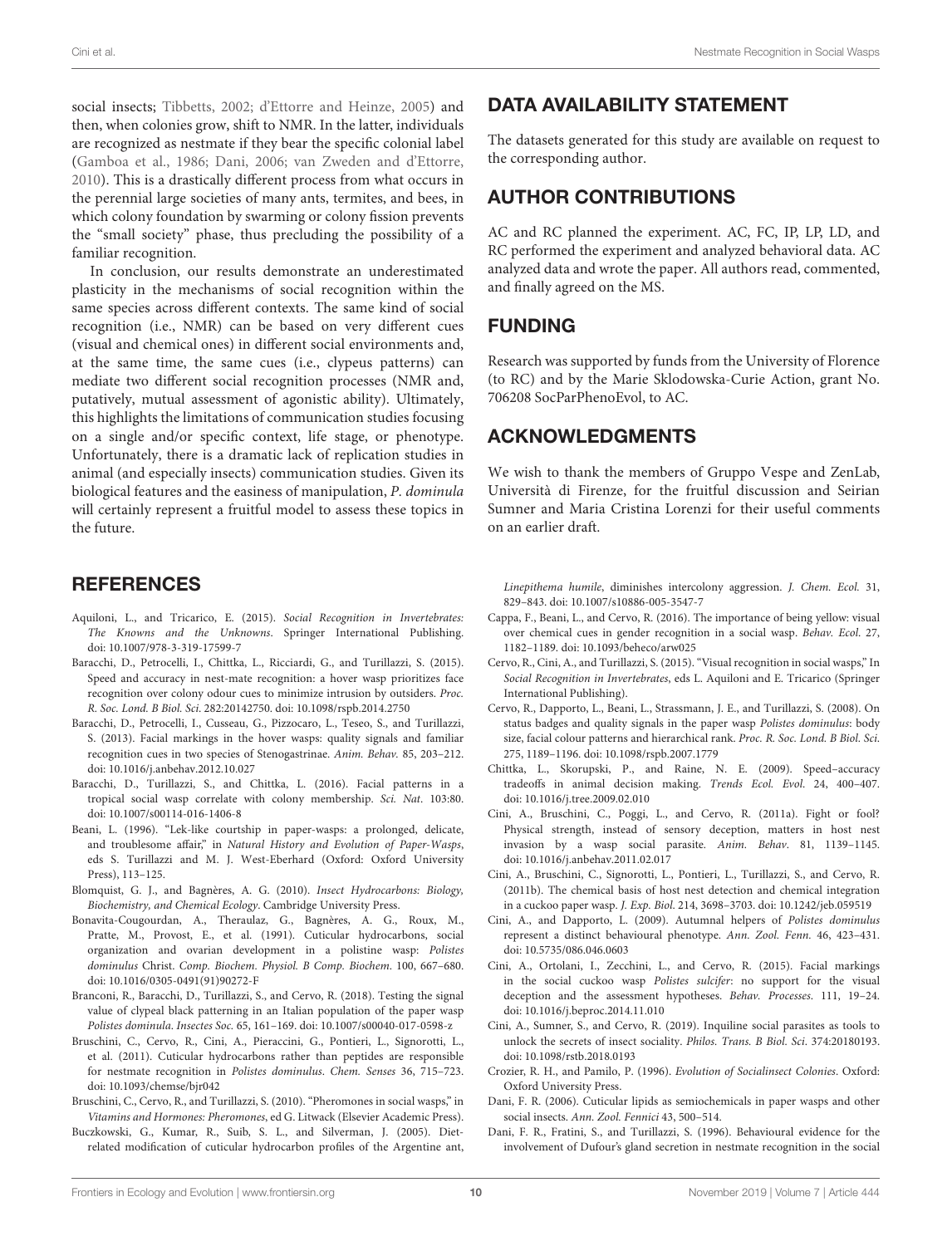wasp Polistes dominulus (Hymenoptera: Vespidae). Behav. Ecol. Sociobiol. 38, 311–319. doi: [10.1007/s002650050247](https://doi.org/10.1007/s002650050247)

- <span id="page-10-19"></span>Dani, F. R., Jones, G. R., Destri, S., Spencer, S. H., and Turillazzi, S. (2001). Deciphering the recognition signature within the cuticular chemical profile of paper wasps. Anim. Behav. 62, 165–171. doi: [10.1006/anbe.2001.1714](https://doi.org/10.1006/anbe.2001.1714)
- <span id="page-10-22"></span>Dapporto, L., and Palagi, E. (2006). Wasps in the shadow: looking at the prehibernating clusters of Polistes dominulus. Ann. Zool. Fennici 43, 583–594.
- <span id="page-10-36"></span>Dapporto, L., Pansolli, C., and Turillazzi, S. (2004a). Hibernation clustering and its consequences for associative nest foundation in Polistes dominulus (Hymenoptera Vespidae). Behav. Ecol. Sociobiol. 56, 315–321. doi: [10.1007/s00265-004-0800-y](https://doi.org/10.1007/s00265-004-0800-y)
- <span id="page-10-35"></span>Dapporto, L., Sledge, F. M., and Turillazzi, S. (2005). Dynamics of cuticular chemical profiles of Polistes dominulus workers in orphaned nests (Hymenoptera, Vespidae). J. Insect Physiol. 51, 969–973. doi: [10.1016/j.jinsphys.2005.04.011](https://doi.org/10.1016/j.jinsphys.2005.04.011)
- <span id="page-10-34"></span>Dapporto, L., Theodora, P., Spacchini, C., Pieraccini, G., and Turillazzi, S. (2004b). Rank and epicuticular hydrocarbons in different populations of the paper wasp Polistes dominulus (Christ) (Hymenoptera, Vespidae). Insectes Soc. 51, 279–286. doi: [10.1007/s00040-004-0738-0](https://doi.org/10.1007/s00040-004-0738-0)
- <span id="page-10-42"></span>d'Ettorre, P., and Heinze, J. (2005). Individual recognition in ant queens. Curr. Biol. 15, 2170–2174. doi: [10.1016/j.cub.2005.10.067](https://doi.org/10.1016/j.cub.2005.10.067)
- <span id="page-10-2"></span>d'Ettorre, P., and Lenoir, A. (2009). "Nestmate and kin recognition," in Ant Ecology, eds L. Lach, C. L. Parr, and K. L. Abbott (Oxford: Oxford University Press), 194–209.
- <span id="page-10-37"></span>Fishwild, T. G., and Gamboa, G. J. (1992). Colony defence against conspecifics: caste-specific differences in kin recognition by paper wasps, Polistes fuscatus. Anim. Behav. 43, 95–102. doi: [10.1016/S0003-3472\(05\)80075-2](https://doi.org/10.1016/S0003-3472(05)80075-2)
- <span id="page-10-3"></span>Fürst, M. A., Durey, M., and Nash, D. R. (2011). Testing the adjustable threshold model for intruder recognition on Myrmica ants in the context of a social parasite. Proc. Biol. Sci. 279, 516–522. doi: [10.1098/rspb.2011.0581](https://doi.org/10.1098/rspb.2011.0581)
- <span id="page-10-43"></span>Gamboa, G. J., Reeve, H. K., and Pfennig, D. W. (1986). The evolution and ontogeny of nestmate recognition in social wasps. Annu. Rev. Entomol. 31, 431–454. doi: [10.1146/annurev.en.31.010186.002243](https://doi.org/10.1146/annurev.en.31.010186.002243)
- <span id="page-10-0"></span>Gherardi, F., Aquiloni, L., and Tricarico, E. (2012). Revisiting social recognition systems in invertebrates. Anim. Cogn. 15, 745–762. doi: [10.1007/s10071-012-0513-y](https://doi.org/10.1007/s10071-012-0513-y)
- <span id="page-10-26"></span>Green, J. P., and Field, J. (2011). Interpopulation variation in status signalling in the paper wasp Polistes dominulus. Anim. Behav. 81, 205–209. doi: [10.1016/j.anbehav.2010.10.002](https://doi.org/10.1016/j.anbehav.2010.10.002)
- <span id="page-10-40"></span>Green, J. P., Leadbeater, E., Carruthers, J. M., Rosser, N. S., Lucas, E. R., and Field, J. (2013). Clypeal patterning in the paper wasp Polistes dominulus: no evidence of adaptive value in the wild. Behav. Ecol. 24, 623–633. doi: [10.1093/beheco/ars226](https://doi.org/10.1093/beheco/ars226)
- <span id="page-10-28"></span>Green, J. P., Rose, C., and Field, J. (2012). The role of climatic factors in the expression of an intrasexual signal in the paper wasp Polistes dominulus. Ethology 118, 766–774. doi: [10.1111/j.1439-0310.2012.02067.x](https://doi.org/10.1111/j.1439-0310.2012.02067.x)
- <span id="page-10-4"></span>Hamilton, W. D. (1987). "Kinship, recognition, disease, and intelligence: constraints of social evolution," in Animal Societies: Theories and Facts, eds Y. Ito, J. L. Brown, and J. Kikkawa (Tokyo: Japanese Scientific Society), 81–102.
- <span id="page-10-8"></span>Howard, R. W., and Blomquist, G. J. (2005). Ecological, behavioral, and biochemical aspects of insect hydrocarbons. Annu. Rev. Entomol. 50, 371–393. doi: [10.1146/annurev.ento.50.071803.130359](https://doi.org/10.1146/annurev.ento.50.071803.130359)
- <span id="page-10-38"></span>Injaian, A., and Tibbetts, E. A. (2014). Cognition across castes: individual recognition in worker Polistes fuscatus wasps. Anim. Behav. 87, 91–96. doi: [10.1016/j.anbehav.2013.10.014](https://doi.org/10.1016/j.anbehav.2013.10.014)
- <span id="page-10-17"></span>Jandt, J. M., Tibbetts, E. A., and Toth, A. L. (2014). Polistes paper wasps: a model genus for the study of social dominance hierarchies. Insectes Soc. 61, 11–27. doi: [10.1007/s00040-013-0328-0](https://doi.org/10.1007/s00040-013-0328-0)
- <span id="page-10-33"></span>Leadbeater, E., Carruthers, J. M., Green, J. P., Rosser, N. S., and Field, J. (2011). Nest inheritance is the missing source of direct fitness in a primitively eusocial insect. Science 333, 874–876. doi: [10.1126/science.1205140](https://doi.org/10.1126/science.1205140)
- <span id="page-10-5"></span>Leonhardt, S. D., Brandstaetter, A. S., and Kleineidam, C. J. (2007). Reformation process of the neuronal template for nestmate-recognition cues in the carpenter ant Camponotus floridanus. J. Comp. Physiol. A 193, 993–1000. doi: [10.1007/s00359-007-0252-8](https://doi.org/10.1007/s00359-007-0252-8)
- <span id="page-10-11"></span>Liang, D., and Silverman, J. (2000). "You are what you eat": diet modifies cuticular hydrocarbons and nestmate recognition in the Argentine ant, Linepithema humile. Naturwissenschaften 87, 412–416. doi: [10.1007/s001140050752](https://doi.org/10.1007/s001140050752)
- <span id="page-10-9"></span>Lorenzi, M.-C., Bagnères, A.-G., and Clément, J.-L. (1996). "The role of cuticular hydrocarbons in social insects: is it the same in paper-wasps?" in Natural History and Evolution of Paper Wasps, eds S. Turillazzi and M. J. West-Eberhard (Oxford: Oxford University Press), 178–189.
- <span id="page-10-25"></span>Ortolani, I., Zechini, L., Turillazzi, S., and Cervo, R. (2010). Recognition of a paper wasp social parasite by its host: evidence for a visual signal reducing host aggressiveness. Anim. Behav. 80, 683–688. doi: [10.1016/j.anbehav.2010.07.003](https://doi.org/10.1016/j.anbehav.2010.07.003)
- <span id="page-10-30"></span>Pardi, L. (1946). Ricerche sui Polistini. 7. Poliginia eccezionale in Polistes (Leptopolistes) omisseis. Weyrauch Processi Verbali. Società Toscana di Scianze. Naturali 54, 3–7.
- <span id="page-10-15"></span>Pardi, L. (1948). Dominance order in Polistes wasps. Physiol. Zool. 21, 1–13. doi: [10.1086/physzool.21.1.30151976](https://doi.org/10.1086/physzool.21.1.30151976)
- <span id="page-10-16"></span>Pardi, L. (1996). "Polistes: analysis of a society," in Natural History and Evolution of Paper-Wasps, eds S. Turillazzi and M. J. West-Eberhard (Oxford: Oxford University Press), 1–17.
- <span id="page-10-23"></span>Pratte, M. (1989). Foundress association in the paper wasp Polistes dominulus Christ. (Hymen. Vesp.). Effects of dominance hierarchy on the division of labour. Behaviour 111, 208–219. doi: [10.1163/156853989X00664](https://doi.org/10.1163/156853989X00664)
- <span id="page-10-24"></span>Queller, D. C., Zacchi, F., Cervo, R., Turillazzi, S., Henshaw, M. T., Santorelli, L. A., et al. (2000). Unrelated helpers in a social insect. Nature 405, 784–787. doi: [10.1038/35015552](https://doi.org/10.1038/35015552)
- <span id="page-10-7"></span>Reeve, H. K. (1989). The evolution of conspecific acceptance thresholds. Am. Nat. 133, 407–435. doi: [10.1086/284926](https://doi.org/10.1086/284926)
- <span id="page-10-14"></span>Reeve, H. K. (1991). "Polistes," in The Social Biology of Wasps, eds K. G. Ross and R. W. Metthews (Ithaca, NY: Cornell University Press), 99–148.
- <span id="page-10-13"></span>Rehan, S. M., and Toth, A. L. (2015). Climbing the social ladder: the molecular evolution of sociality. Trends Ecol. Evol. 30, 426–433. doi: [10.1016/j.tree.2015.05.004](https://doi.org/10.1016/j.tree.2015.05.004)
- <span id="page-10-12"></span>Richard, F. J., and Hunt, J. H. (2013). Intracolony chemical communication in social insects. Insectes Soc. 60, 275–291. doi: [10.1007/s00040-013-0306-6](https://doi.org/10.1007/s00040-013-0306-6)
- <span id="page-10-32"></span>Röseler, P. F. (1991). "Reproductive competition during colony establishment," in The Social Biology of Wasps, eds K. G. Ross and R. W. Metthews (Ithaca, NY:Comstock Publishing Associates), 309–335.
- <span id="page-10-31"></span>Röseler, P. F., Röseler, I., and Strambi, A. (1980). The activity of corpora allata in dominant and subordinated females of the wasp Polistes gallicus. Insectes Soc. 27, 97–107. doi: [10.1007/BF02229247](https://doi.org/10.1007/BF02229247)
- <span id="page-10-6"></span>Signorotti, L., Cervo, R., and d'Ettorre, P. (2015). "Ontogeny of nestmate recognition in social Hymenoptera," in Social Recognition in Invertebrates, eds L. Aquiloni and E. Tricarico (Springer International Publishing), 165–191.
- <span id="page-10-29"></span>Sledge, M. F., Boscaro, F., and Turillazzi, S. (2001). Cuticular hydrocarbons and reproductive status in the social wasp Polistes dominulus. Behav. Ecol. Sociobiol. 49, 401–409. doi: [10.1007/s002650000311](https://doi.org/10.1007/s002650000311)
- <span id="page-10-18"></span>Standage, D. S., Berens, A. J., Glastad, K. M., Severin, A. J., Brendel, V. P., and Toth, A. L. (2016). Genome, transcriptome and methylome sequencing of a primitively eusocial wasp reveal a greatly reduced DNA methylation system in a social insect. Mol. Ecol[. 25, 1769–1784. doi: 10.1111/mec.](https://doi.org/10.1111/mec.13578) 13578
- <span id="page-10-10"></span>Sturgis, S. J., and Gordon, D. M. (2012). Nestmate recognition in ants (Hymenoptera: Formicidae): a review. Myrmecol News 16, 101–110.
- <span id="page-10-41"></span>Tibbetts, E. A. (2002). Visual signals of individual identity in the wasp Polistes fuscatus. Proc. R. Soc. Lond. B Biol. Sci. 269, 1423–1428. doi: [10.1098/rspb.2002.2031](https://doi.org/10.1098/rspb.2002.2031)
- <span id="page-10-27"></span>Tibbetts, E. A., and Curtis, T. R. (2007). Rearing conditions influence quality signals but not individual identity signals in Polistes wasps. Behav. Ecol. 18, 602–607. doi: [10.1093/beheco/arm013](https://doi.org/10.1093/beheco/arm013)
- <span id="page-10-20"></span>Tibbetts, E. A., and Dale, J. (2004). A socially enforced signal of quality in a paper wasp. Nature 432, 218–222. doi: [10.1038/nature02949](https://doi.org/10.1038/nature02949)
- <span id="page-10-21"></span>Tibbetts, E. A., and Lindsay, R. (2008). Visual signals of status and rival assessment in Polistes dominulus paper wasps. Biol. Lett. 4, 237–239. doi: [10.1098/rsbl.2008.0048](https://doi.org/10.1098/rsbl.2008.0048)
- <span id="page-10-39"></span>Tibbetts, E. A., Mettler, A., and Levy, S. (2010). Mutual assessment via visual status signals in Polistes dominulus wasps. Biol. Lett. 6, 10–13. doi: [10.1098/rsbl.2009.0420](https://doi.org/10.1098/rsbl.2009.0420)
- <span id="page-10-1"></span>van Zweden, J. S., and d'Ettorre, P. (2010). "Nestmate recognition in social insects and the role of hydrocarbons," in Insect Hydrocarbons: Biology, Biochemistry and Chemical Ecology, ed G. J. Blomquist (Reno: University of Nevada), 222–243.